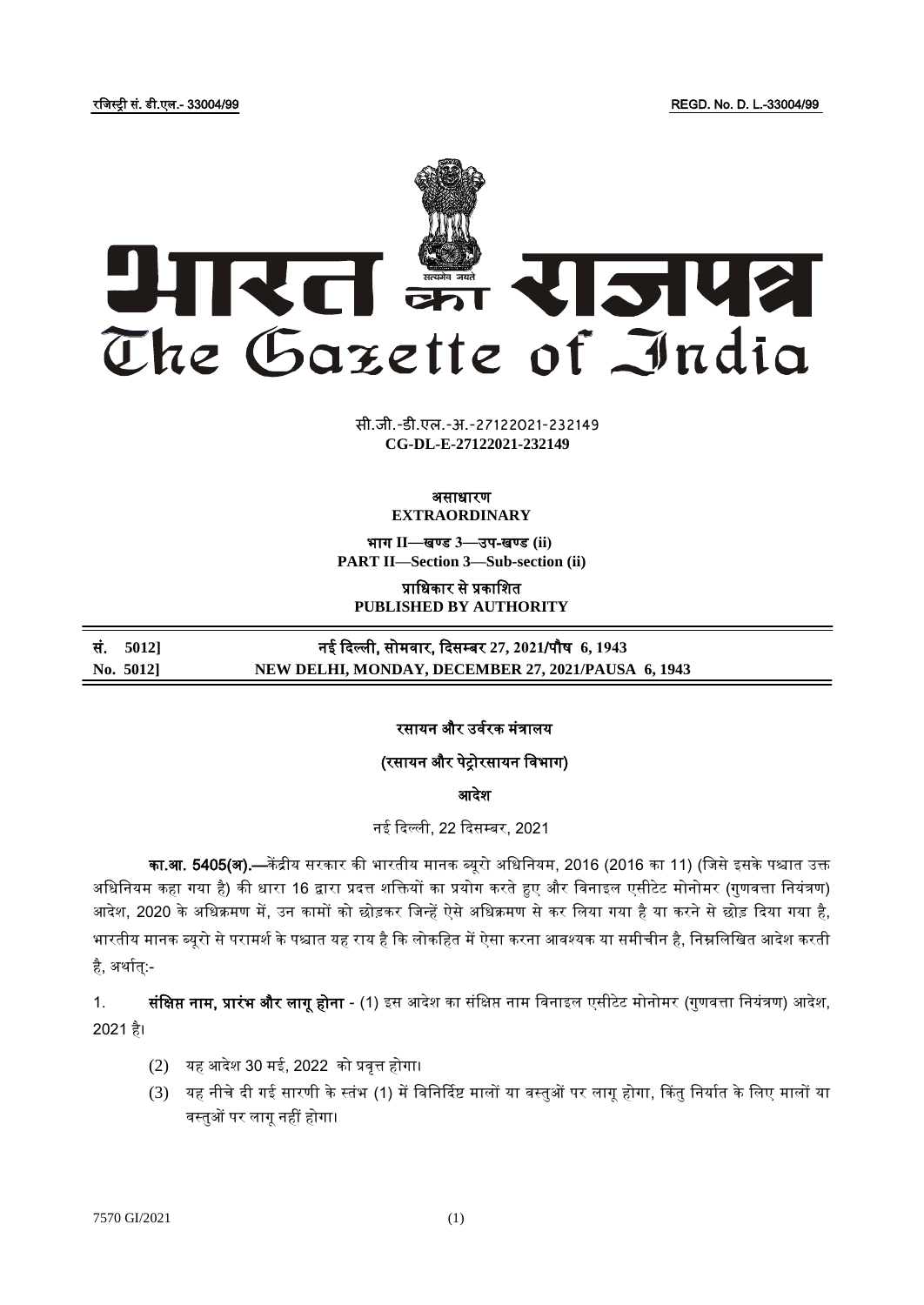2. **मानकों की अनुरूपता और मानक चिह्न का अनिवार्य उपयोग-** उक्त सारणी के स्तंभ (1) में विनिर्दिष्ट माल या वस्तुएं, उक्त सारणी के स्तंभ (2) में दिए गए संगत भारतीय मानक के अनुरूप होंगे और उन पर भारतीय मानक ब्यूरो (अनुरूपता निर्धारण) जर्जनयम, 2018 की अनुसूची-II की स्ट्कीम-I केअनुसार भारतीय मानक ब्यूरो सेएक अनुज्ञजप्त केअधीन मानक जचह्न होगा।

3. **प्रमाणन और प्रवर्तन प्राधिकारी –** उक्त सारणी के स्तंभ (1) में विनिर्दिष्ट मालों या वस्तओं के संबंध में भारतीय मानक ब्यरो प्रमाणन और प्रर्तवन प्राजधकारी होगा।

4. **उल्लंघन के लिए शास्ति** – कोई भी व्यक्ति जो इस आदेश के उपबंधों का उल्लंघन करता है, उक्त आदेश के उपबंधों के अधीन दंडनीय होगा।

5. **भारतीय मानकों में संशोधन के प्रभाव की तिथि** - यह आदेश भारतीय मानक ब्यूरो द्वारा इस संबंध में भारतीय मानक ब्यूरो द्वारा अधिसूचित तारीख से उक्त तालिका के स्तंभ (2) में निर्दिष्ट भारतीय मानक में किए गए किसी भी संशोधन पर लागू होगा।

सारणी

| माल या वस्तुएं       | भारतीय मानक     | भारतीय मानक के लिए नाम                |
|----------------------|-----------------|---------------------------------------|
|                      | (2)             |                                       |
| विनाइल एसीटेट मोनोमर | आईएस 12345:1988 | विनाइल एसीटेट मोनोमर के लिए विनिर्देश |

[फा. सं. 46016/6/2020-टेक.सीपीसी -भाग.1]

काशी नाथ झा, संयुक्त सचिव

### **MINISTRY OF CHEMICALS AND FERTILIZERS**

### **(Department of Chemicals and Petrochemicals)**

### **ORDER**

### New Delhi, the 22nd December, 2021

**S.O. 5405(E).—**In exercise of the powers conferred by section 16 of the Bureau of Indian Standards Act, 2016 (11 of 2016), (hereinafter referred to as the said Act) and in supersession of the Vinyl Acetate Monomer (Quality Control) Order, 2020, except and respects things done or omitted to be done before such supersession, the Central Government after consulting the Bureau of Indian Standards, is of the opinion that it is necessary or expedient so to do in the public interest, hereby makes the following Order, namely:-

1. **Short title, commencement and application.**  $- (1)$  **This Order may be called the Vinyl Acetate Monomer** (Quality Control) Order, 2021.

(2) It shall come into force on the  $30<sup>th</sup>$  day of May, 2022.

(3) It shall apply to goods or article specified in column (1) of the Table below and shall not apply to such goods or article meant for export.

2. **Conformity to standards and compulsory use of Standard Mark.-** Goods or article specified in column (1) of the said Table shall conform to the corresponding Indian Standard given in column (2) of the said Table and shall bear the Standard Mark under a licence from the Bureau of Indian Standards as per Scheme-I of Schedule-II of the Bureau of Indian Standards (Conformity Assessment) Regulations, 2018.

3. **Certification and enforcement authority.-** In respect of the goods or article specified in column (1) of the said Table, the Bureau of Indian Standards shall be the certifying and enforcing authority.

4. **Penalty for contravention.** - Any person who contravenes the provisions of this Order shall be punishable under the provisions of the said Act.

5. **Date of effect of amendment in Indian Standards**. – This Order shall apply to any amendment made by the Bureau of Indian Standards to the Indian Standards specified in column (2) of the said Table with effect from the date notified by the Bureau of Indian Standards in this behalf.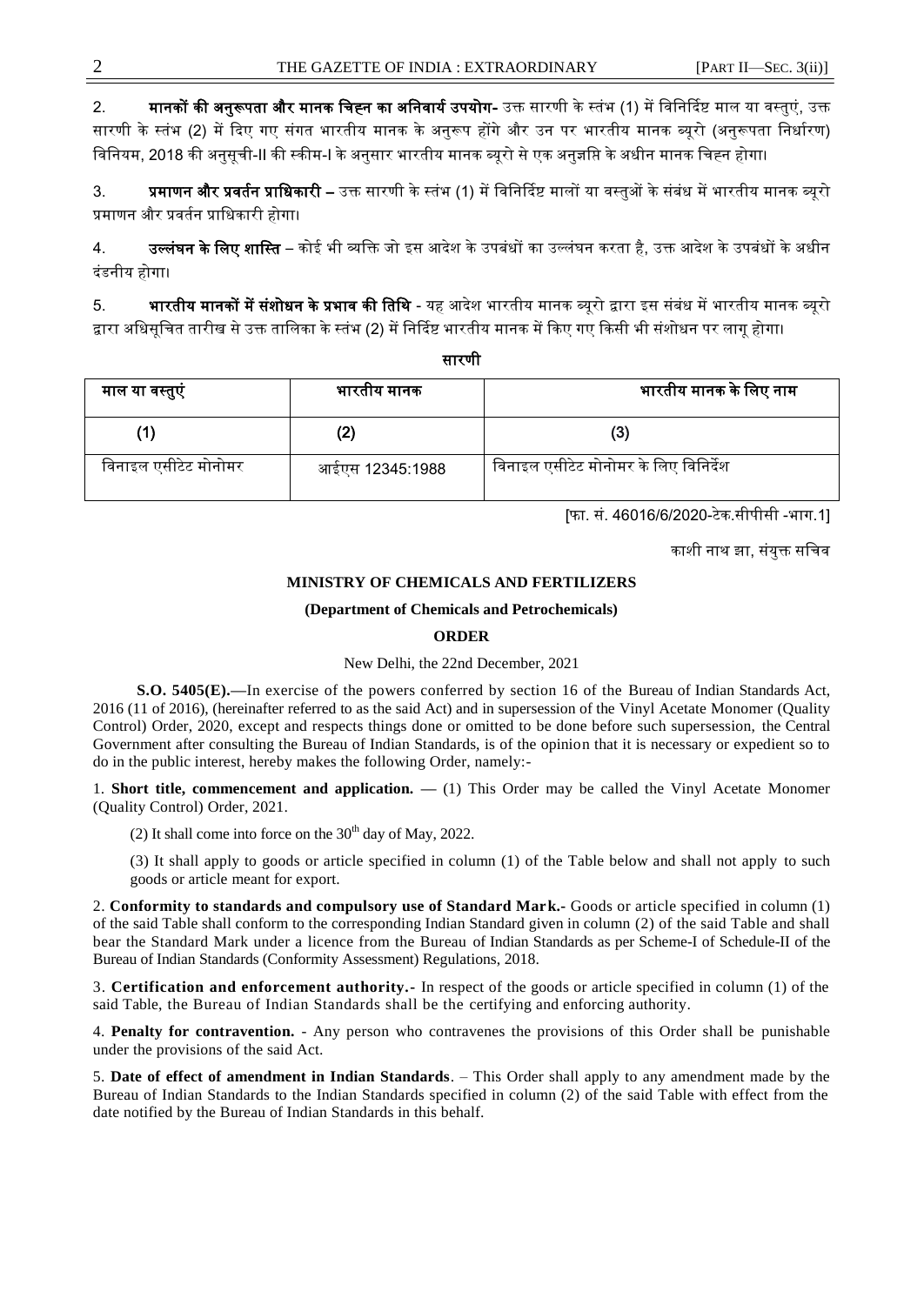| <b>TABLE</b>            |                 |                                         |  |  |  |
|-------------------------|-----------------|-----------------------------------------|--|--|--|
| <b>Goods or article</b> | Indian Standard | Title for Indian Standard               |  |  |  |
|                         |                 |                                         |  |  |  |
|                         |                 |                                         |  |  |  |
|                         |                 |                                         |  |  |  |
| Vinyl Acetate Monomer   | IS 12345:1988   | Specification for Vinyl Acetate Monomer |  |  |  |
|                         |                 |                                         |  |  |  |

[F. No. 46016/6/2020-Tech.CPC- Pt.1]

KASHI NATH JHA, Jt. Secy.

### आदेश

# नई दिल्ली. 22 दिसम्बर, 2021

का.<mark>आ. 5406(अ).—</mark>केंद्रीय सरकार की भारतीय मानक ब्यूरो अधिनियम, 2016 (2016 का 11) (जिसे इसके पश्चात उक्त अधिनियम कहा गया है) की धारा 16 द्वारा प्रदत्त शक्तियों का प्रयोग करते हुए, और मिथाइल एक्रिलेट, इथाइल एक्रिलेट (गुणवत्ता नियंत्रण) आदेश, 2020, के अधिक्रमण में, उन कामों को छोड़कर जिन्हें ऐसे अधिक्रमण से कर लिया गया है या करने से छोड़ दिया गया है, भारतीय मानक ब्यूरो से परामर्श के पश्चात यह राय है कि लोकहित में ऐसा करना आवश्यक या समीचीन है, निम्नलिखित आदेश करती है, अर्थात्:-

1. **संक्षिप्त नाम, प्रारंभ और लागू होना** - (1) इस आदेश का संक्षिप्त नाम मिथाइल एक्रिलेट, इथाइल एक्रिलेट (गुणवत्ता नियंत्रण) आदेश, 2021 है।

- $(2)$  यह आदेश 30 मई, 2022 को प्रवृत्त होगा।
- (3) यह नीचे दी गई सारणी के स्तंभ (2) में विनिर्दिष्ट मालों या वस्तुओं पर लागू होगा, किंतु निर्यात के लिए मालों या वस्तुओं पर लागू नहीं होगा।

2. **मानकों की अनुरूपता और मानक चिह्न का अनिवार्य उपयोग-** उक्त सारणी के स्तंभ (2) में विनिर्दिष्ट माल या वस्तुएं, उक्त सारणी के स्तंभ (3) में दिए गए संगत भारतीय मानक के अनुरूप होंगे और उन पर भारतीय मानक ब्यूरो (अनुरूपता निर्धारण) जर्जनयम, 2018 की अनुसूची-II की स्ट्कीम-I केअनुसार भारतीय मानक ब्यूरो सेएक अनुज्ञजप्त केअधीन मानक जचह्न होगा।

3. प्रमाणन और प्रवर्तन प्राधिकारी - उक्त सारणी के स्तंभ (2) में विनिर्दिष्ट मालों या वस्तुओं के संबंध में भारतीय मानक ब्यूरो प्रमाणन और प्रर्तवन प्राजधकारी होगा।

4. उल्लं<mark>घन के लिए शास्ति</mark>- कोई भी व्यक्ति जो इस आदेश के उपबंधों का उल्लंघन करता है, उक्त आदेश के उपबंधों के अधीन दंडनीय होगा।

5. **भारतीय मानकों में संशोधन के प्रभाव की तिथि** - यह आदेश भारतीय मानक ब्यूरो द्वारा इस संबंध में भारतीय मानक ब्यूरो द्वारा अधिसूचित तारीख से उक्त तालिका के स्तंभ (3) में निर्दिष्ट भारतीय मानक में किए गए किसी भी संशोधन पर लागू होगा।

| क्र.स. | माल या वस्तुएं  | भारतीय मानक      | भारतीय मानक के लिए नाम      |
|--------|-----------------|------------------|-----------------------------|
| (1)    | (2)             | (3)              | (4)                         |
|        | मिथाइल एक्रिलेट | आईएस 14707: 1999 | मिथाइल एक्रिलेट - विनिर्देश |
|        | इथाइल एक्रिलेट  | आईएस 14708:1999  | इथाइल एक्रिलेट- विनिर्देश   |

## सारणी

[फा. सं. 46016/6/2020-टेक .सीपीसी -भाग.1]

काशी नाथ झा, संयुक्त सचिव